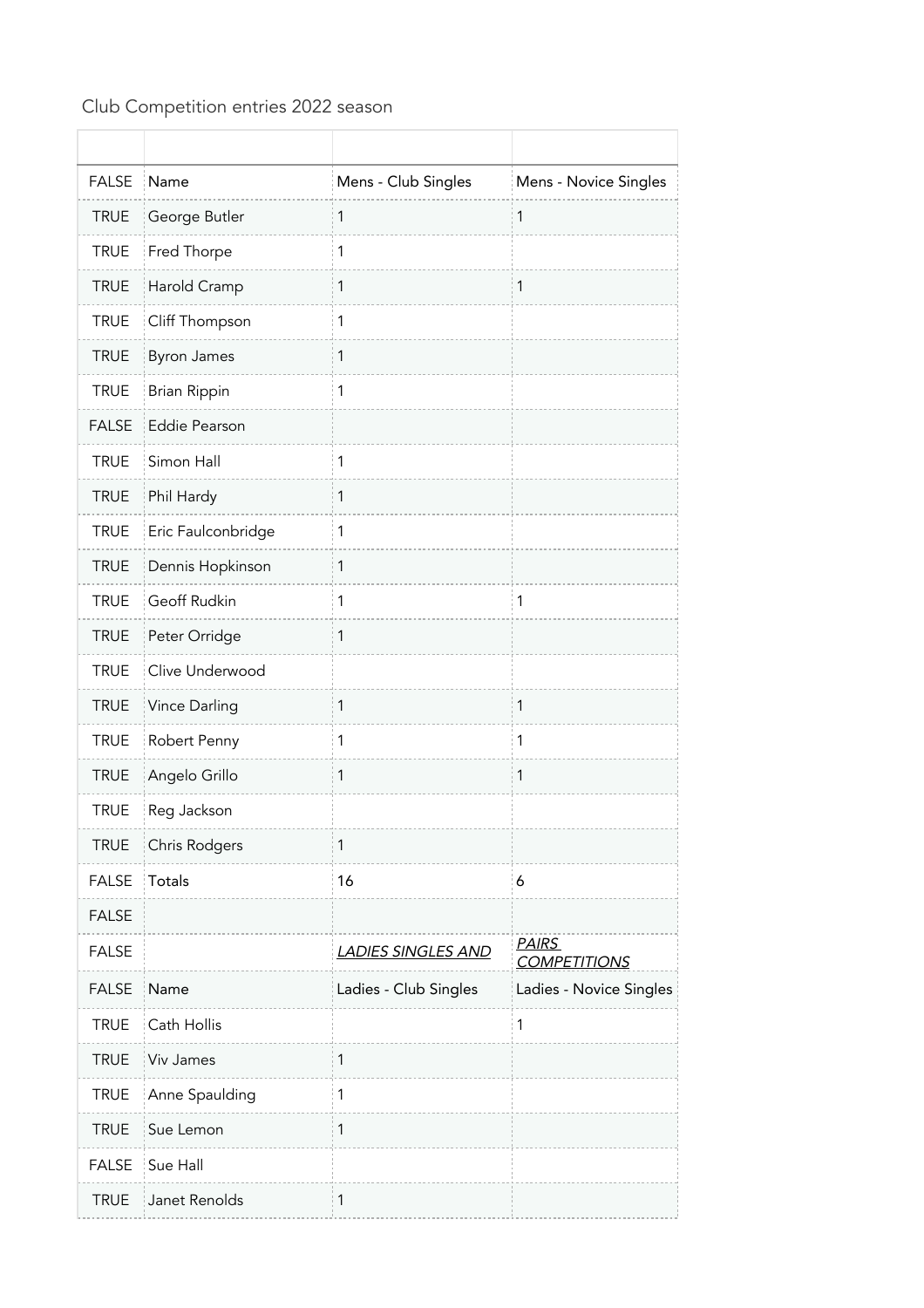| Mens- Two Wood Singles   Mens Pairs |                |  |
|-------------------------------------|----------------|--|
|                                     |                |  |
| $\mathbf{1}$                        | $\mathbf{1}$   |  |
| $\mathbf{1}$                        | $\mathbf{1}$   |  |
| $\mathbf{1}$                        | $\mathbf{1}$   |  |
| $\mathbf{1}$                        | $\mathbf{1}$   |  |
| $\mathbf{1}$                        | $\mathbf{1}$   |  |
|                                     |                |  |
| $\mathbf{1}$                        |                |  |
| $\mathbf{1}$                        | $\mathbf{1}$   |  |
|                                     | $\mathbf{1}$   |  |
| $\mathbf{1}$                        | $\mathbf{1}$   |  |
|                                     | $\mathbf{1}$   |  |
| $\mathbf{1}$                        | $\mathbf 1$    |  |
|                                     | $\mathbf 1$    |  |
| $\mathbf{1}$                        | $\mathbf{1}$   |  |
| $\mathbf{1}$                        |                |  |
| $\mathbf 1$                         | $\mathbf{1}$   |  |
|                                     | $\mathbf{1}$   |  |
|                                     |                |  |
| 12                                  | $14 = 7$ pairs |  |
|                                     |                |  |
|                                     |                |  |
| Ladies - Two Wood<br>Singles        | Ladies Pairs   |  |
|                                     | $\mathbf{1}$   |  |
| $\mathbf{1}$                        | $\mathbf{1}$   |  |
| $\mathbf{1}$                        | $\mathbf 1$    |  |
| $\mathbf{1}$                        | $\mathbf 1$    |  |
|                                     |                |  |
|                                     | $\mathbf{1}$   |  |
|                                     |                |  |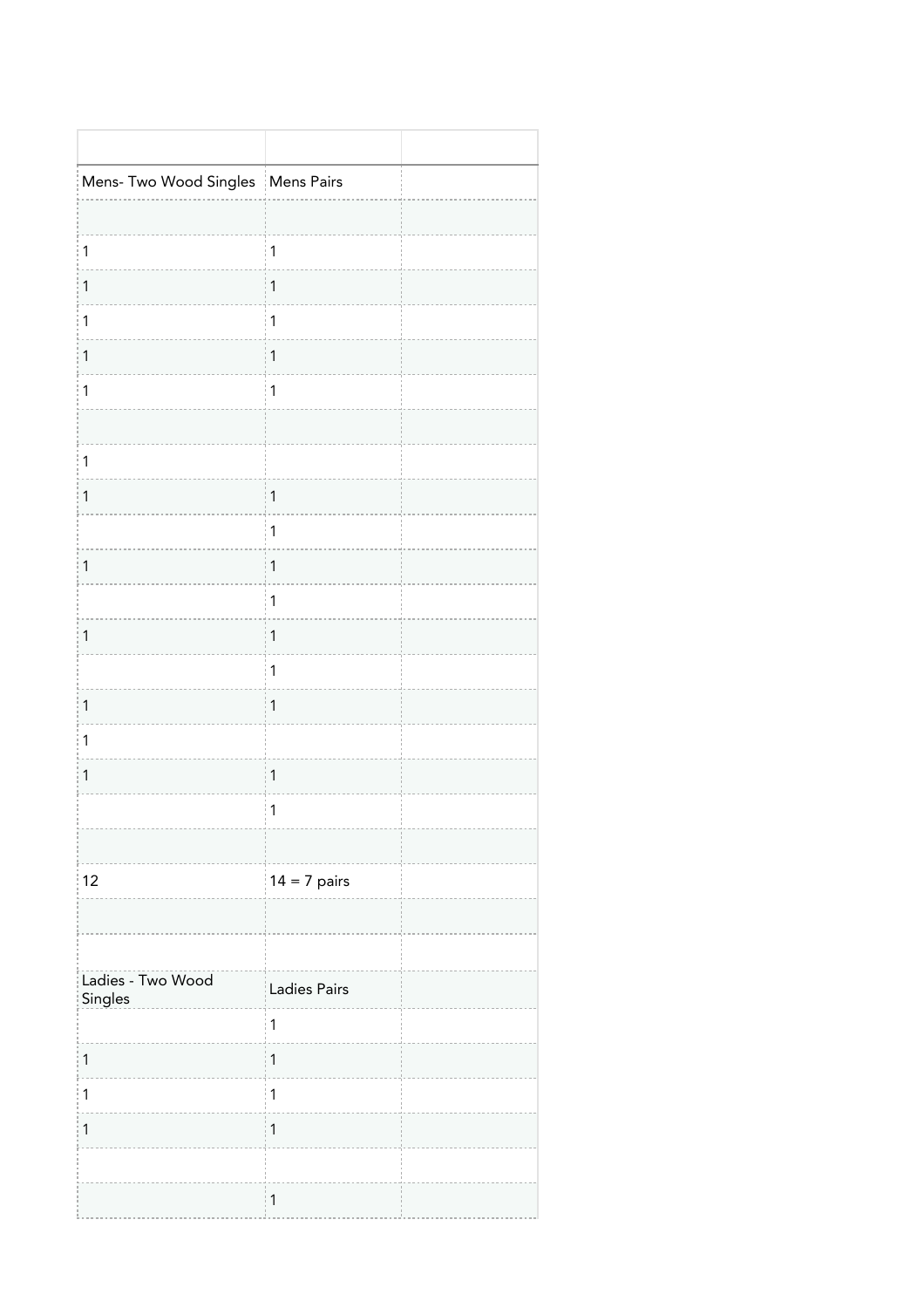| <b>TRUE</b>  | Glenise Marshall    | 1                         |                    |
|--------------|---------------------|---------------------------|--------------------|
| <b>TRUE</b>  | Viv Hopkinson       |                           | $\mathbf{1}$       |
| <b>TRUE</b>  | Josie Rudkin        |                           | $\mathbf{1}$       |
| <b>TRUE</b>  | Evelyn Undrewood    | 1                         |                    |
| <b>TRUE</b>  | Betina Broadberry   |                           |                    |
| <b>TRUE</b>  | Pat Butler          |                           | $\mathbf{1}$       |
| <b>TRUE</b>  | Jean Ladkin         |                           |                    |
| <b>TRUE</b>  | Joy Penny           | 1                         | $\mathbf{1}$       |
| <b>TRUE</b>  | Anne Spencer        | $\mathbf{1}$              |                    |
| <b>FALSE</b> | Totals              | 8                         | 5                  |
| <b>FALSE</b> |                     |                           |                    |
| <b>FALSE</b> |                     |                           |                    |
| <b>FALSE</b> |                     | <b>MIXED COMPETITIONS</b> |                    |
| <b>FALSE</b> | Name                | Open Handicap Singles     | <b>Mixed Pairs</b> |
| <b>TRUE</b>  | Harold Cramp        | 1                         | 1                  |
| <b>TRUE</b>  | <b>Byron James</b>  | 1                         | $\mathbf{1}$       |
| <b>TRUE</b>  | <b>Brian Rippin</b> | 1                         | 1                  |
| <b>TRUE</b>  | Cliff Thompson      | 1                         | $\mathbf{1}$       |
|              |                     |                           |                    |
| <b>TRUE</b>  | Dennis Hopkinson    | 1                         | $\mathbf{1}$       |
| <b>TRUE</b>  | Phil Hardy          | 1                         | 1                  |
| <b>TRUE</b>  | Peter Orridge       | 1                         | $\mathbf 1$        |
| <b>TRUE</b>  | Fred Thorpe         | 1                         | $\mathbf{1}$       |
| <b>TRUE</b>  | Clive Underwood     |                           | $\mathbf{1}$       |
| <b>TRUE</b>  | Vince Darling       | 1                         | $\mathbf{1}$       |
| <b>TRUE</b>  | Simon Hall          | 1                         |                    |
| <b>TRUE</b>  | Reg Jackson         |                           | $\mathbf{1}$       |
| <b>TRUE</b>  | Eric Faulconbridge  | $\mathbf{1}$              | $\mathbf{1}$       |
|              |                     | 11                        | 12                 |
|              |                     |                           |                    |
| <b>FALSE</b> | Glenise Marshall    |                           |                    |
| <b>TRUE</b>  | Viv Hopkinson       |                           | $\mathbf{1}$       |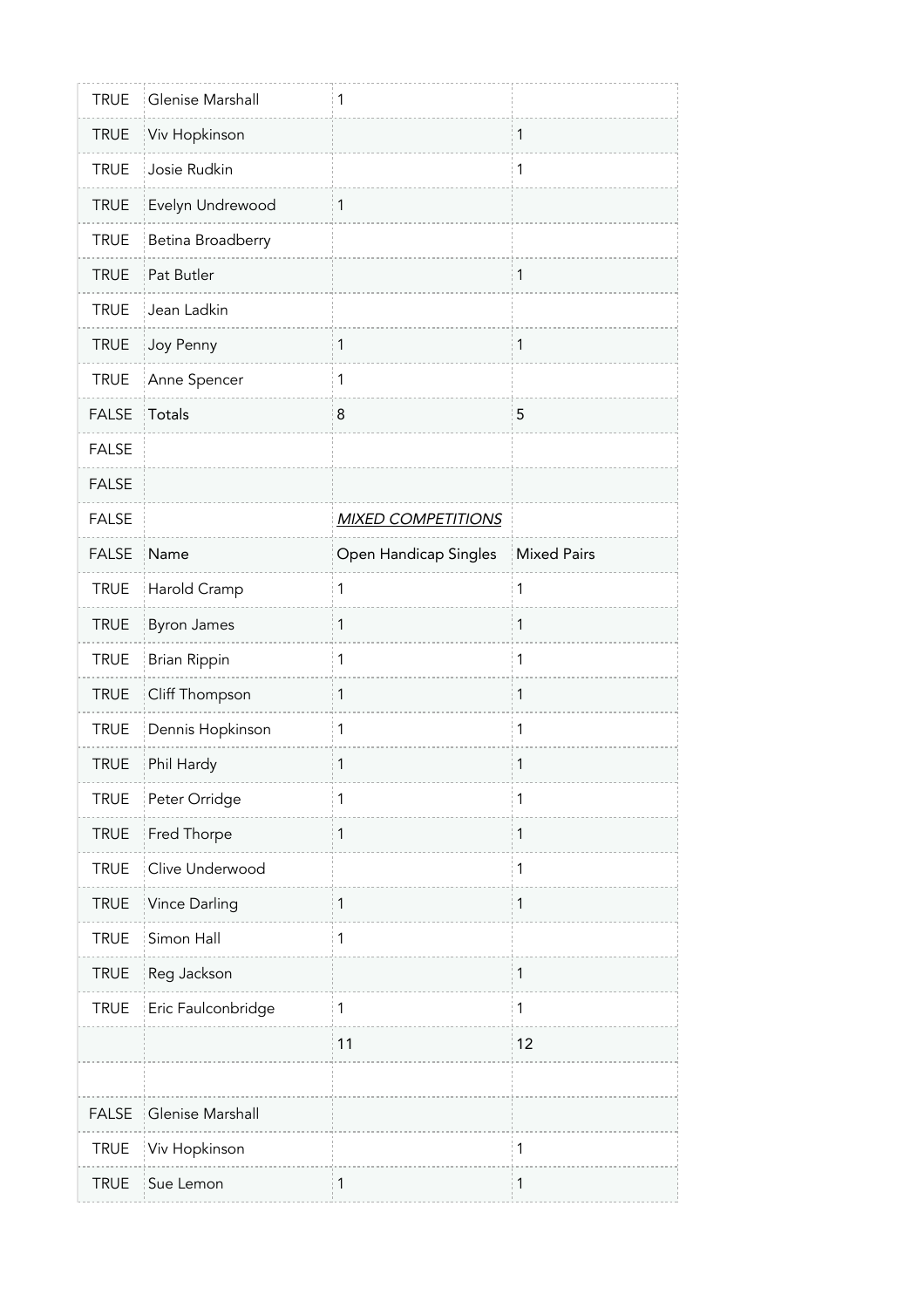| $\mathbf{1}$ | $\overline{1}$   |  |
|--------------|------------------|--|
|              | $\mathbf{1}$     |  |
|              | $\mathbf{1}$     |  |
| $\mathbf{1}$ | $\mathbf{1}$     |  |
|              | $\mathbf{1}$     |  |
|              |                  |  |
|              | $\mathbf{1}$     |  |
|              |                  |  |
|              |                  |  |
|              |                  |  |
| $\sqrt{5}$   | $11 = 6$ pairs ? |  |
|              |                  |  |
|              |                  |  |
|              |                  |  |
|              |                  |  |
|              |                  |  |
|              |                  |  |
|              |                  |  |
|              |                  |  |
|              |                  |  |
|              |                  |  |
|              |                  |  |
|              |                  |  |
|              |                  |  |
|              |                  |  |
|              |                  |  |
|              |                  |  |
|              |                  |  |
|              |                  |  |
|              |                  |  |
|              |                  |  |
|              |                  |  |
|              |                  |  |
|              |                  |  |
|              |                  |  |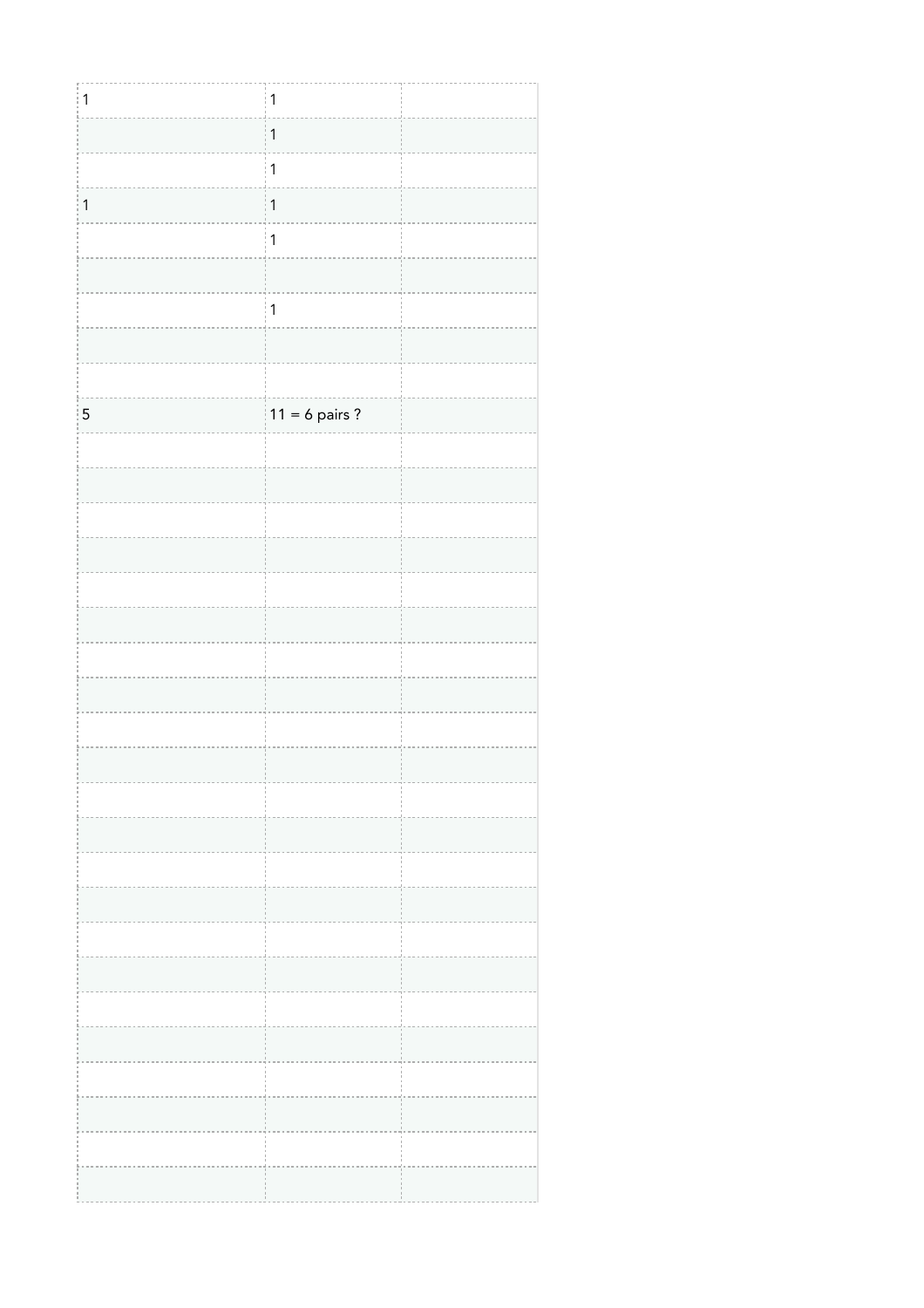| <b>TRUE</b>  | Viv James                    | 1            | 1 |
|--------------|------------------------------|--------------|---|
| <b>TRUE</b>  | Cath Hollis                  |              | 1 |
| <b>TRUE</b>  | Janet Reynolds               |              | 1 |
| <b>TRUE</b>  | Evelyn Undrewood             |              | 1 |
| <b>TRUE</b>  | Jean Ladkin                  |              | 1 |
| <b>TRUE</b>  | Betina Broadberry            |              | 1 |
| <b>TRUE</b>  | Anne Spencer                 | $\mathbf{1}$ | 1 |
| <b>FALSE</b> | Totals                       | 3            | 9 |
| <b>FALSE</b> |                              |              |   |
| <b>FALSE</b> |                              |              |   |
| <b>FALSE</b> |                              |              |   |
| <b>FALSE</b> |                              |              |   |
| <b>FALSE</b> |                              |              |   |
| <b>FALSE</b> |                              |              |   |
| <b>FALSE</b> |                              |              |   |
| <b>FALSE</b> |                              |              |   |
| <b>FALSE</b> |                              |              |   |
| <b>FALSE</b> |                              |              |   |
| <b>FALSE</b> |                              |              |   |
| <b>FALSE</b> |                              |              |   |
| <b>FALSE</b> | Names                        |              |   |
| <b>TRUE</b>  | George & Pat Butler          |              |   |
| <b>TRUE</b>  | Melita & Harold Cramp        |              |   |
| <b>TRUE</b>  | Margaret & Cliff<br>Thompson |              |   |
| <b>TRUE</b>  | Viv & Byron James            |              |   |
| <b>TRUE</b>  | Anne & Colin Spaulding       |              |   |
| <b>TRUE</b>  | Angela & Phil Hardy          |              |   |
| <b>TRUE</b>  | Viv & Dennis Hopkinson       |              |   |
| <b>TRUE</b>  | Josie & Geoff Rudkin         |              |   |
| <b>TRUE</b>  | Evelyn & Clive<br>Undrewood  |              |   |
| <b>TRUE</b>  | Joy & Robert Penny           |              |   |
| <b>FALSE</b> | Totals                       |              |   |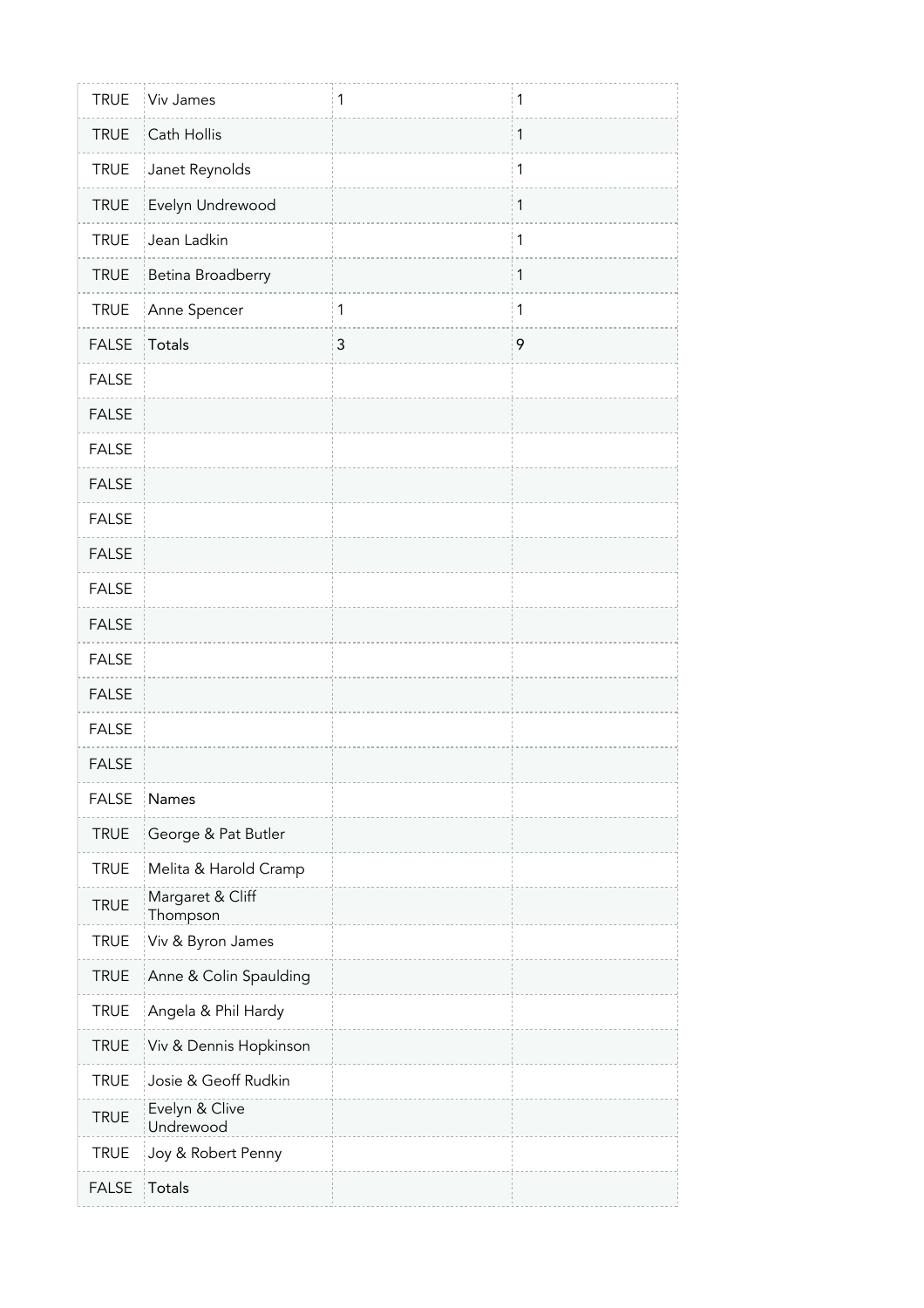| Mr & Mrs     |  |
|--------------|--|
| $\mathbf{1}$ |  |
| $\mathbf{1}$ |  |
|              |  |
| $\mathbf{1}$ |  |
| $\vert$ 1    |  |
| $\mathbf{1}$ |  |
| 1            |  |
| $\mathbf{1}$ |  |
| $\mathbf{1}$ |  |
| $\mathbf{1}$ |  |
| $\mathbf{1}$ |  |
| 10 couples   |  |
|              |  |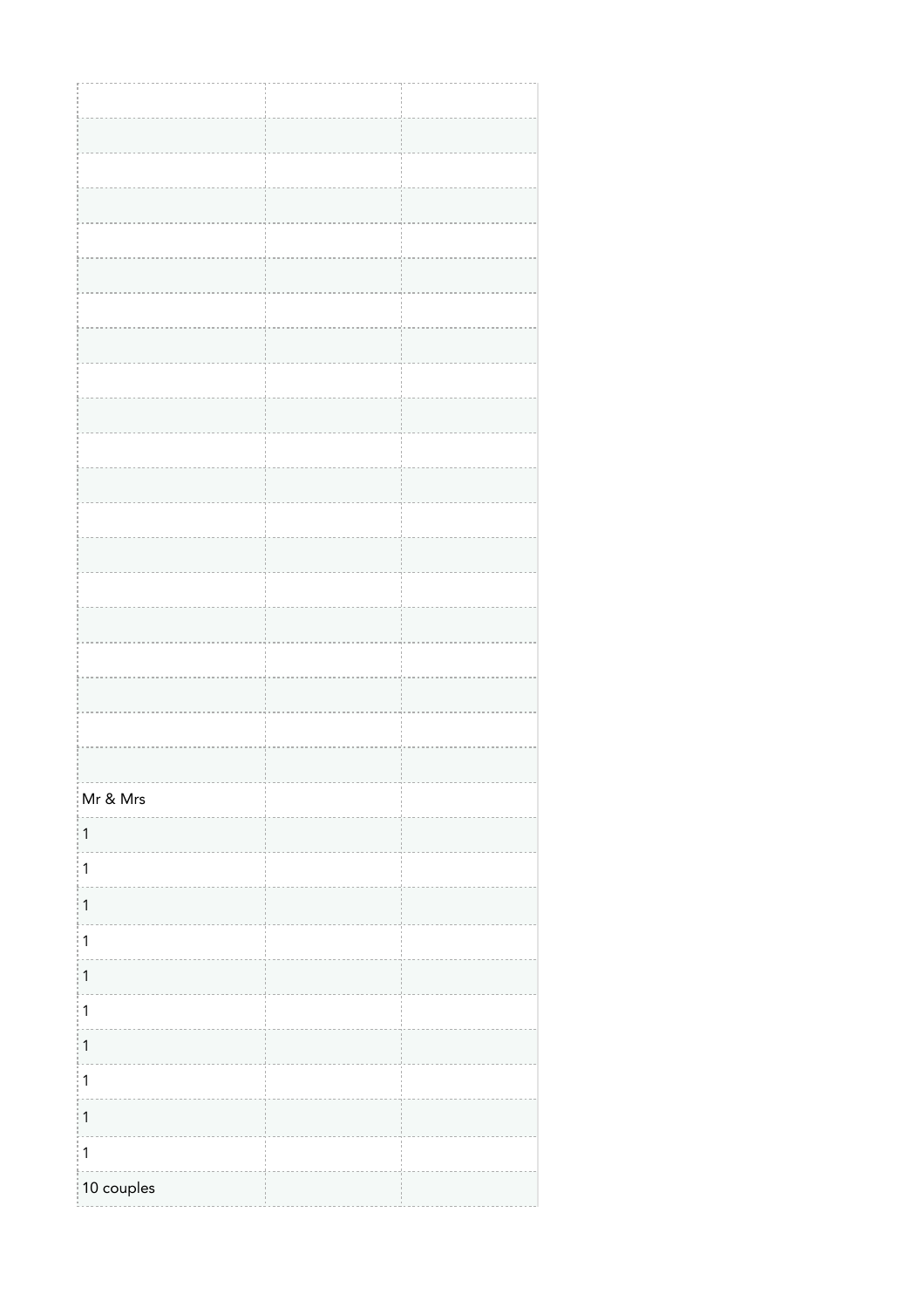| <b>FALSE</b> |                    |                                |                           |
|--------------|--------------------|--------------------------------|---------------------------|
| <b>FALSE</b> |                    | <b>County /National Comps</b>  |                           |
| <b>FALSE</b> | Names              | Mixed 060 2 Rink<br>(National) | Mens 2 Rink<br>(National) |
| <b>TRUE</b>  | <b>Byron James</b> | 1                              | 1                         |
| <b>TRUE</b>  | Peter Orridge      | 1                              |                           |
| <b>TRUE</b>  | Bob Lemon          | 1                              | $\mathbf{1}$              |
| <b>TRUE</b>  | Sue Lemon          | 1                              |                           |
| <b>TRUE</b>  | Vince Darling      | 1                              | 1                         |
| <b>TRUE</b>  | Peter Farrow       | 1                              | 1                         |
| <b>TRUE</b>  | Robert Penny       | 1                              | 1                         |
| <b>TRUE</b>  | Anne Spencer       | 1                              |                           |
| <b>TRUE</b>  | Reg Jackson        | 1                              | 1                         |
| <b>TRUE</b>  | Joy Penny          | 1                              |                           |
| <b>FALSE</b> | Totals             | 10                             | 6                         |